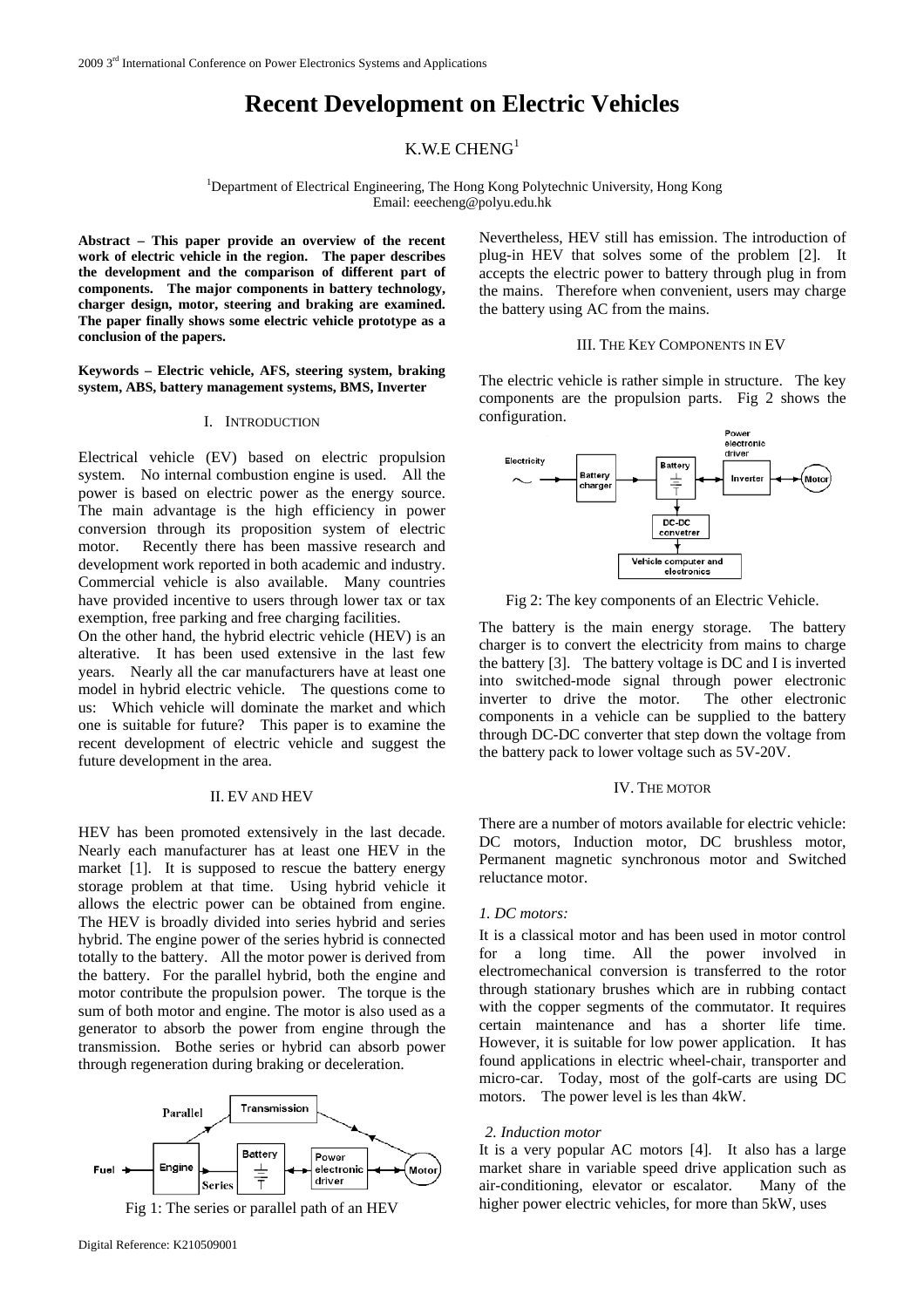induction motor. Usually a vector drive is used to provide torque and speed control.

## *3. DC brushless motor*

The conventional DC motor is poor mechanically because the low power winding, the field, is stationary while the main high power winding rotates. The DC brushless motor is "turned inside out [\[5\]-](#page-4-3)[6]. The high power winding is put on the stationary side of the motor and the field excitation is on the rotor using a permanent magnet. The motor has longer life time than the DC motor but is a few times more expensive. Most of the DC motor can be replaced by the brushless motor with suitable driver. Presently, its applications find in low power EV.

## *4. Permanent magnetic synchronous motor*

The stator is similar to that of an induction motor. The rotor us mounted with permanent magnets. It is equivalent to an induction motor but the air-gap filed is produced by a permanent magnet. The driving voltage is sinewave generated by Pulse Width Modulation (PWM).

### *5. Switched reluctance motor*

It is a variable reluctance machine and its famous recently because of the fault tolerance because each phase is decoupled from other. The power stage is different from other the motor discussed in 2-4. Each phase winding is connected in a flyback circuit styl[e \[7\]](#page-4-4).

### IV DIRECT DRIVE AND IN-WHEEL MOTOR

Direct drive reduces the loss in the mechanical units of the drive train. The motor is connected directly to the shaft to reduce needs of transmission, clutch, and gear box. Recently the in-wheel motor is promoted by researcher [\[8\]](#page-4-5). The in-wheel motor is to turn the rotor inside out and attached to the wheel's rim and the tire. There is no gear box and drive shaft. Fig 3 shows the in-wheel motor.





a) Hardware b) FEM model

Fig 3: The in-wheel motor

The motor is also called wheel-hub motor. Its main advantage is the independent control of each wheel. Fig 4 shows the 4-wheele drive vehicle. Each of the wheels works any speed and direction. Therefore the parallel barking can be achieved easily. The Anti-lock braking system can be implemented easily by the technology. It has been shown that it can successfully prevent spinout. The whole vehicle is much simpler in structure.

Many different types of motor can be used for in-wheel motor. The prominent one is the switched-reluctance types. Its phase-winding is independently from each and therefore the fault tolerance is much more advanced that the other. There is no permanent magnetic in the motor, it reduces any interference by permanent field and the fluctuation of the permanent magnetic materials.



Fig. 4: True 4-wheel drive vehicle.

## V ENERGY STORAGE

## *1. Batteries*

The battery is the main energy storage in the electric vehicle. The battery in-fact governs the success of the electric vehicle [\[9\].](#page-4-6) Recently there are massive works being reported in battery development. The battery such as Li-ion is now being used by new generation of electric vehicle. The danger of the instability of the battery has been studied by many reported. It seems that the  $LiFePO<sub>4</sub>$  type is preferable because of its chemically stable and inherently safe. Other Li-ion such as  $LiCoO<sub>2</sub>$ , LiMn<sub>2</sub>O4 and Li(Ni<sub>1/3</sub>Mn<sub>1/3</sub>Co<sub>1/3</sub>)O<sub>2</sub> may has the thermal and overcharge con[cern](#page-4-7) [10]. For low cost solution, the lead-acid battery is still dominant part of the market. The battery has found applications in electric wheel chair, Golf-cart, micro-car and neighborhood town air. The recent RoHS has also stopped the use of NiCd battery.

All the research is looking towards the fast charging for batteries. MIT reported [\[11\]](#page-4-8) the technology of a crystal structure that allows 100 times of charging speed than conventional Li-ion battery. Other alternative is to use ultra-capacitor.

#### *2. Ultra-capacitor*

Capacitor is basically a static component. There is no chemical reaction in the components. Its charging and discharging speeds are very fast. However, the energy storage is limited. Its energy storage density is less than 20% of the lead-acid battery. Although the expected ultra-capacitor density will go up in next few years, its total solution for main energy storage is a challenge. The number of cycles and the temperature range is excellent. Table 1 shows the comparison.

**Table 1: Comparison of different energy storage unit** 

|                              | Lead-a                         | NiM    | Li-ion          | Ultra-capa     |
|------------------------------|--------------------------------|--------|-----------------|----------------|
|                              | cid                            | H      |                 | citor          |
| density<br>Energy            | 40                             | 70     | 110             | 5              |
| Whr/kg                       |                                |        |                 |                |
| Cycle life                   | 500                            | 8,00   | 1,000           | 500,000        |
| Working                      | $-30$<br>$\tilde{\phantom{a}}$ | $-40$  | $-40$<br>$\sim$ | $-40 \sim +85$ |
| temperature( ${}^{\circ}C$ ) | $+50$                          | $-+50$ | $+60$           |                |
| Cost \$/kWhr                 | 1,000                          | 2,400  | 5,000           | 50,000         |

Therefore ultra-capacitor is useful for fast speed or transient energy storage. As it allows high current charging, its charging time can be shortened to within a few minutes.

The ultra-capacitor is still in the initial stage of development. It is expected that the cost will be going down and the energy density will go up rapidly in next few years.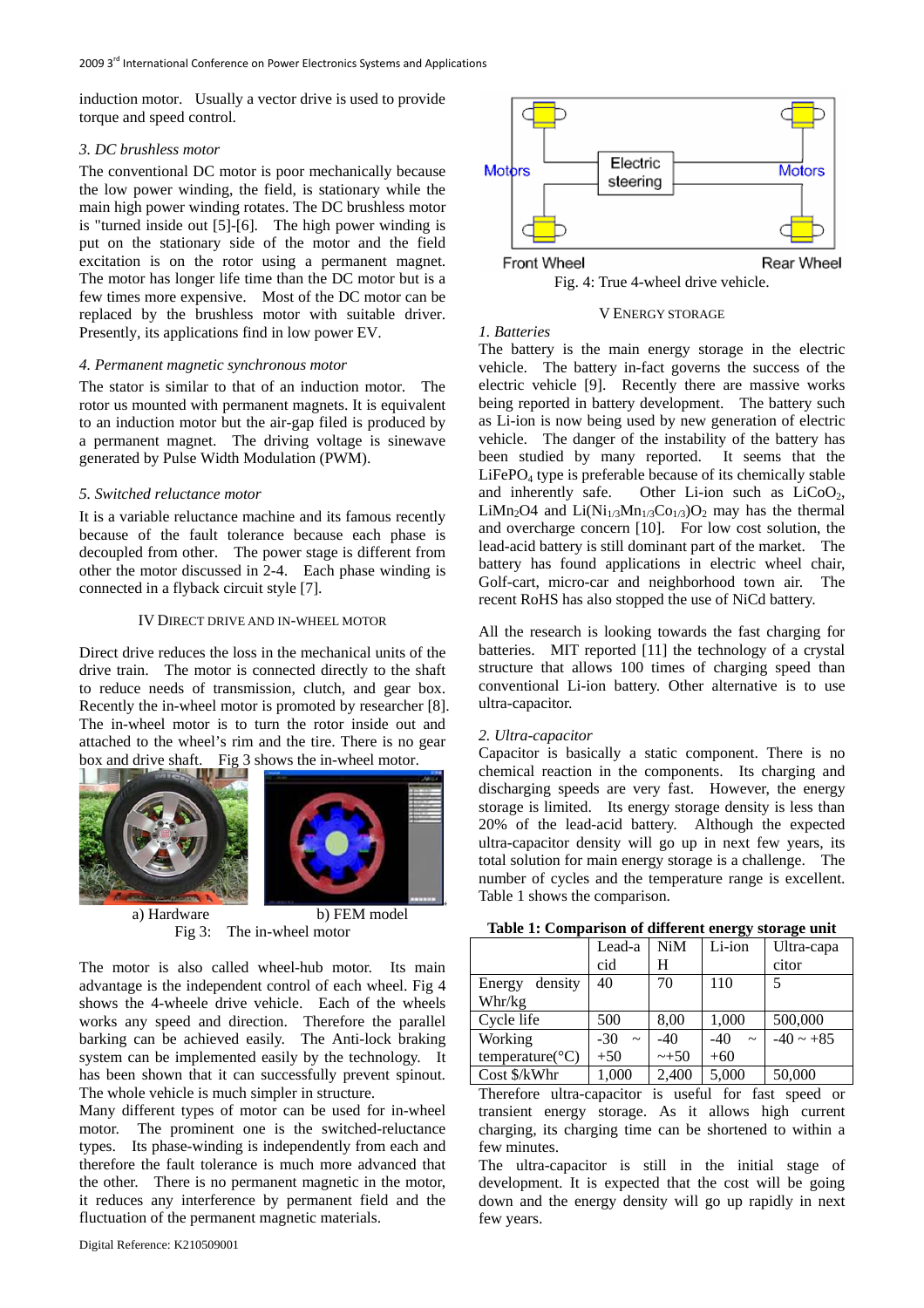2009 3rd International Conference on Power Electronics Systems and Applications

#### VI. CHARGING SYSTEMS

### *1. General charger*

The charger needed for the battery system for slow charging or fast charger are both required to handle high power. The H-bridge power converter is ne[eded](#page-4-9) [12]. Fig 5 shows the converter. The converter is famous for its efficiency and has found application in charger and DC-DC converter.



Fig 5: The H-bridge converter for charger

## *2. Ultra-capacitor charger*

The voltage on the ultra-capacitor various from the full-voltage to zero when nits energy storage varies from full to zero. This is different from the battery as its voltage will only varies within 25%. The capacitor voltage is internal point and is not in contact with users. The transformer isolated converter is not necessary. A tapped converter should be used as it will have higher efficiency for power conversion [\[13\].](#page-4-10) The efficiency of the power converter is higher than the transformer-isolated version. The structure is simple.

## *3. Battery management systems*

It is also referred as BMS. The battery system is formed by a number of battery ells. They are connected in parallel or series that is according to the design. Each of the cell should be monitoring and regulated. The conditioning monitoring includes the voltage, current and temperature. The measured parameters are used to provide the decision parameter for the system control and protection.

Two parameters are usually provided. They are the state of charge (SoC) and the State of Health (SoH). SoC is like the oil tank meter that provides the battery charging condition. It is measured by the information of voltage and current. The SoH is to record the health or aging condition. There are a few definitions but the prominent one is :

$$
SoH = \frac{Normal Capacity - Loss of Capacity}{Nominal Capacity} (1)
$$

Cell balancing is to ensure each cell is operating under the same conditioning or a regulation is used to charge or discharge each cell by the balancing control. This avoids the overload of a particular cell.



Fig 6: Schematic of the BMS

## *4. Energy management systems*

Even for ultra-capacitor system, the energy storage is made by a number of capacitors or in a combination with other energy storage devices such as battery. The same conditioning monitoring and management system will be used.

## VII. CHARGING NETWORK

## *1. Charging network*

The charging method of EV is controversial because of the uncertainty of the power needed, location and the charging time. The charging time of batteries has been reported to be shorter in the recent development. The lead-acid batteries are restricted by its technology. The charging rate is less than 0.2C and quicker charging rate seriously shortens its life time. Other battery such as Li-ion has recommended charging rate of 0.5C.

Usually most of the electric vehicles have an on-board battery charger. A power cable is connected from the vehicle to a charging point. A charging station should provide a number of power points and a suitable transaction program to calculate the tariff.

The power needed for the charging station is not a concern. Usually for private car, a standard charging power is less than 2.8kW. Single-phase power line is used. In average a vehicle is needed to be charged every 3 days. Using Hong Kong as an example, it will only affect the power consumption of less than 2% even all the private cars are charged to EV.

## *2. Fast charging station*

For fast charging, a high current is needed, therefore three-phase power is usually used. The charging station should consider the method to connect the 3-phase socket to users as not all the civilian can handle the use of 3-phase socket system. The following has been discussed:

- a. Magnetic contactless charging: There is no metal contact, all the power transfer is through magnetic induction. This reduce the concern when a civilian to handle high power cable and he/she does not need to contact the conductors.
- b. High voltage power transfer: The heavy and large 3-phase socket and cable can be reduced in size by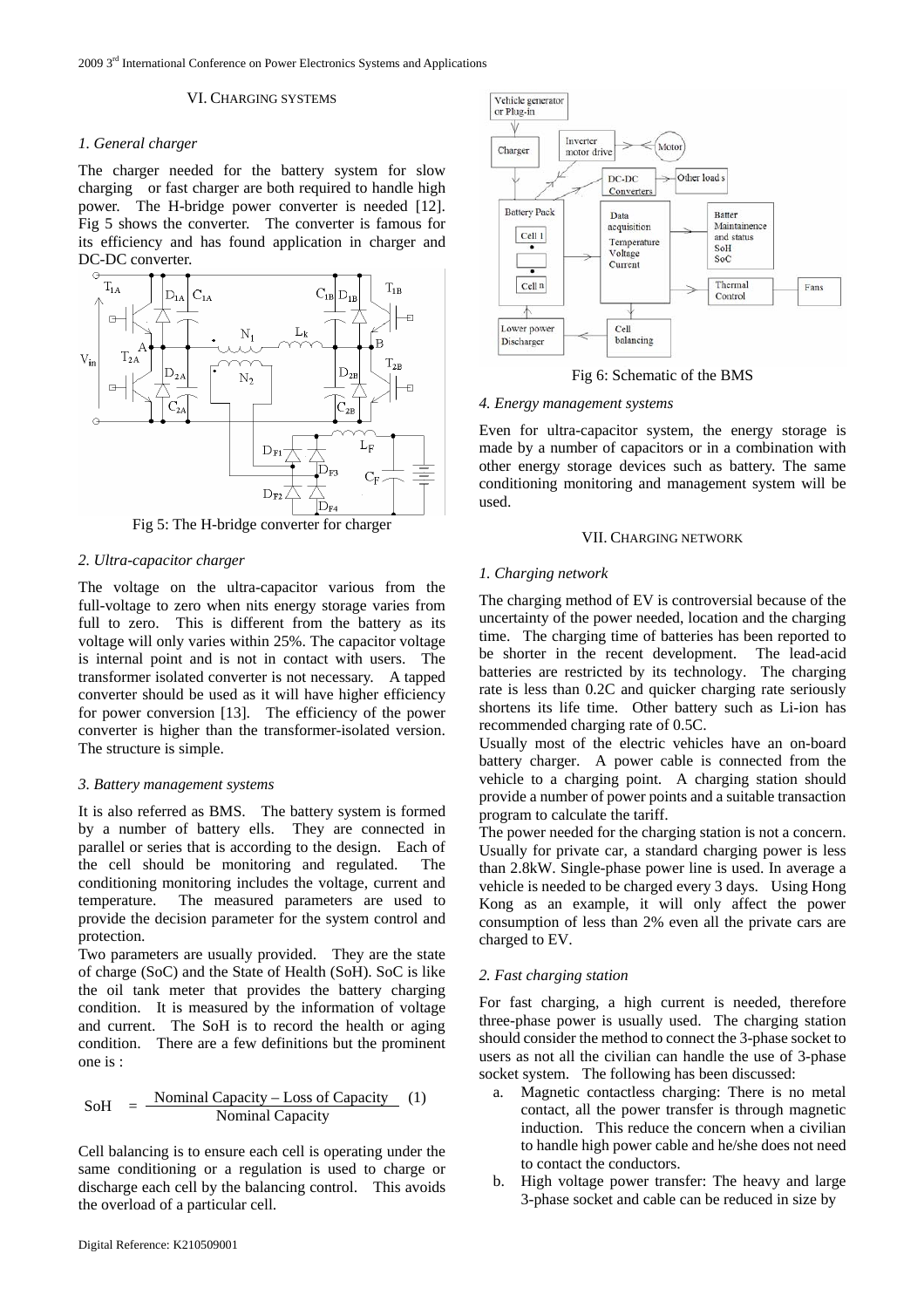high voltage connection. The power source is stepped up to high voltage of several kV, and the cable is reduced. There is another step-down converter in the vehicle that reduced the high voltage to suitable lower voltage to charger the battery.

c. Battery rental: This has been suggested from the  $1<sup>st</sup>$ day of the promotion of EV. All the batteries are not owned by the users but on a rental arrangement. Users go to charging station to swap the batteries to fully-charged ones. The time needed is just a few minutes. The design of the EV should be made for such changes. The vehicle battery charging in the station can also be used for energy storage to ease peak demand through valley supply compensation.

#### VIII. BRAKING AND STEERING

## *1. Braking and power regeneration*

The braking of a vehicle in the past based on mechanical system such as disc brake. The braking method of an EV should be integrated with both mechanical and the electrical braking. In the initial region of the braking pedal, it electrical power regeneration braking should be applied. This is usually for deceleration or going down a slope, the kinetic energy of the vehicle can be returned to the battery. The final region of the braking, mechanical braking is used. This provides a compromise of the energy saving and safety.

Today, we can make motors with high power of regeneration that is in the expenses of the motor size, a compromise between the motor weight, cost, power regeneration efficiency and safety are needed. To increase the region of the power regeneration, the motor should be made with acceptance of the high power design plugging mode which is to provide high reverse torque to stop the vehicle. The motor drive should also be implemented with high frequency decoupling capacitor to absorb the fast transient of the reverse current.

### *2. Anti-lock braking (ABS)*

Conventional ABS is installed in most of the vehicle to prevent skidding and to obtain a stable braking performance. The braking characteristic depends on the wheel slip as well as the road condition [14]. It combines continuous slip changing and discrete v[alve](#page-4-11) action which induces discrete hydraulic pressure, PID and finite state machine theory are applied to the anti-lock braking system.



Fig 6: ABS braking system model

The ABS optimization consists to maximize the tire forces whatever the conditions of the road. Therefore, it must to localize the wheel slip ratio which corresponds to the peak tire road adhesion characteristic. The location and the value of these peak values varies in large range depending on the road, tire and many other different factors, For any rolling conditions, the optimal wheel slip rate, which will be used as control reference to optimize the braking force. Fig 6 shows a scheme of ABS based on all electrical motor drive system.

#### *3. Skid Steering*

Steering is achieved by differentially varying the speeds of the lines of wheels on different sides of the vehicle in order to induce yaw. To satisfy the requirement of the turn radius, the longitudinal slip must be controlled, so a method of slip limitation feedback is used in the simulation. When the vehicle is turning on a slippery surface, because of the drop at the coefficient of road adhesion, the drive wheels may slip. The traction control system reduces the engine torque and brings the slipping wheels into the desirable skid range. Fig 7 shows the locus of skid steering for different turn radius.



Fig 7: Locus of different turn radius achieved by skid steering

#### IX. SUSPENSION

The developed direct-drive linear motor actuator for the automobile active suspension systems can generate control forces to absorb road shocks rapidly, suppress the roll and pitch motions, and ameliorate both safety and comfort, while maintaining the vehicle at a horizontal level. For conventional passive suspension systems, it is difficult to be achieved, since a soft spring allows for too much movement and a hard spring causes passenger discomfort due to road irregularities. Thus, significant improvement of suspension performance is achieved by the direct-drive linear switched reluctance actuator. Comparing with hydraulic active suspension systems, the developed active suspension system based on the direct-drive linear switched reluctance actuator is simpler since it needs fewer devices and mechanical parts. Due to no hydraulic devices, this is an oil-free system. Furthermore, it can include the energy generation from the suspension. The development includes the design of direct-drive linear switched reluctance actuator, its characterization, and the design of the automobile active suspension system. The converter drive is also needed to develop to match with the linear switched reluctance actuator. The drive is expected to fit the driving pattern of the suspension system and to provide suitable force control, energy generation control and position control. Fig 8 shows a prototype design of an active suspension system.